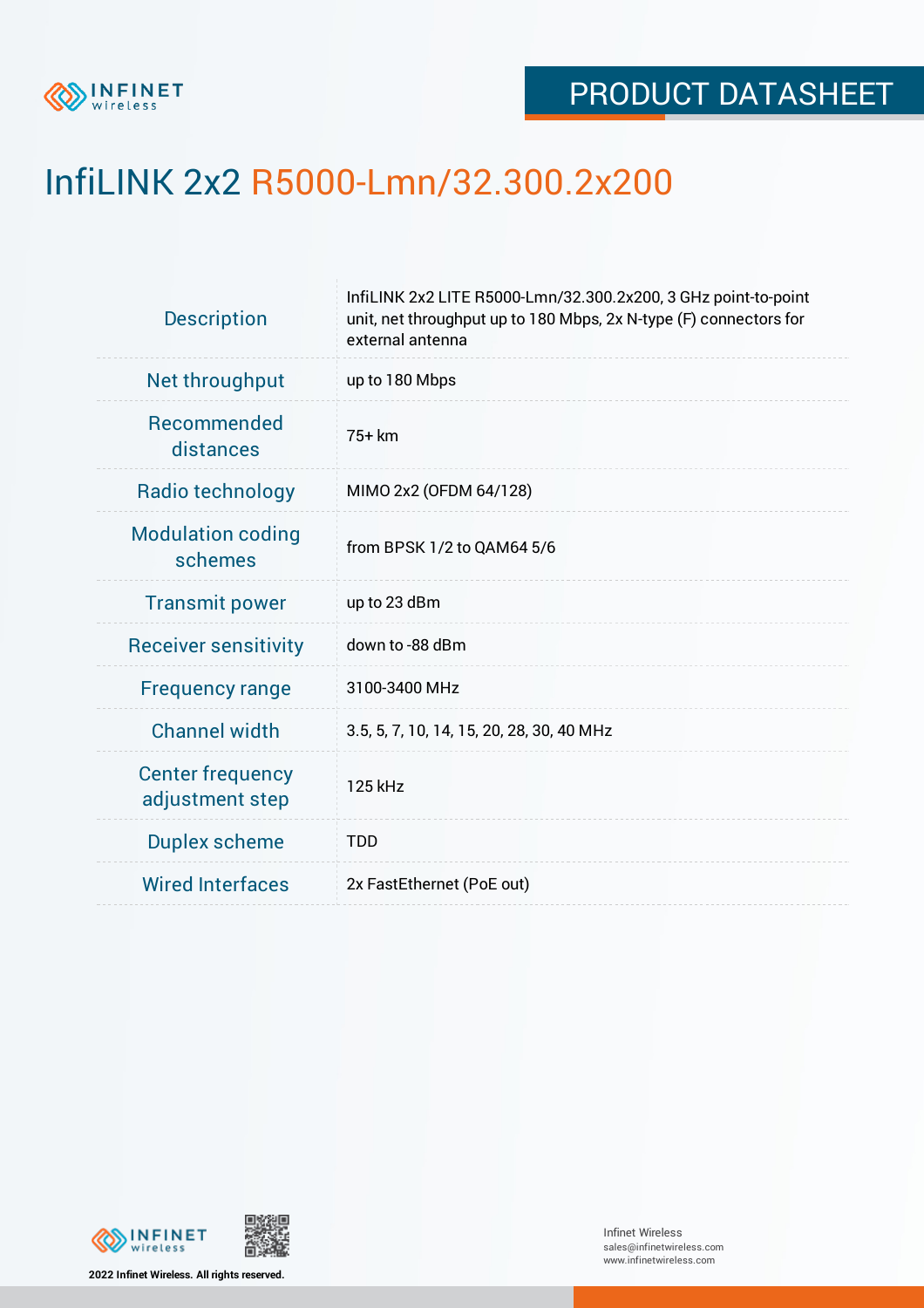

## PRODUCT DATASHEET

# InfiLINK 2x2 R5000-Lmn/32.300.2x200

| <b>Consumption</b>         | up to 15 W                                                                                                                                                                                                                                                                                                                  |               |                |                 |                      |  |  |
|----------------------------|-----------------------------------------------------------------------------------------------------------------------------------------------------------------------------------------------------------------------------------------------------------------------------------------------------------------------------|---------------|----------------|-----------------|----------------------|--|--|
| <b>Power options</b>       | 110-240 VAC @ 50/60 Hz, +956 VDC                                                                                                                                                                                                                                                                                            |               |                |                 |                      |  |  |
| <b>Outdoor Unit (ODU)</b>  | 240 x 240 x 50 mm, 1.6 kg                                                                                                                                                                                                                                                                                                   |               |                |                 |                      |  |  |
|                            |                                                                                                                                                                                                                                                                                                                             |               |                |                 |                      |  |  |
| <b>Part Number Options</b> | Prefix                                                                                                                                                                                                                                                                                                                      | Freq.<br>Band | <b>Bitrate</b> | Output<br>Power | Capacity             |  |  |
|                            | R5000-Lmn                                                                                                                                                                                                                                                                                                                   | 32            | 300            | 2x200           | 8<br>20<br>50<br>300 |  |  |
| <b>Part Number Example</b> | R5000-Lmn/32.300.2x200 50                                                                                                                                                                                                                                                                                                   |               |                |                 |                      |  |  |
| <b>Packing List</b>        | - Outdoor unit R5000-Lmn/32.300.2x200 - 1 pcs.<br>- Power Supply IDU-CPE(48V) - 1 pcs.<br>- Power Cord - 1 pcs.<br>- Cable Gland - 2 pcs.<br>- Standard RJ-45 connector - 2 pcs.<br>- Shielded RJ-45 connector - 1 pcs.<br>- RJ-45 Plug Cap - 1 pcs.<br>- MONT-KIT-85 Mounting kit - 1 pcs.<br>- Quick Start Guide - 1 pcs. |               |                |                 |                      |  |  |



**2022 Infinet Wireless. All rights reserved.**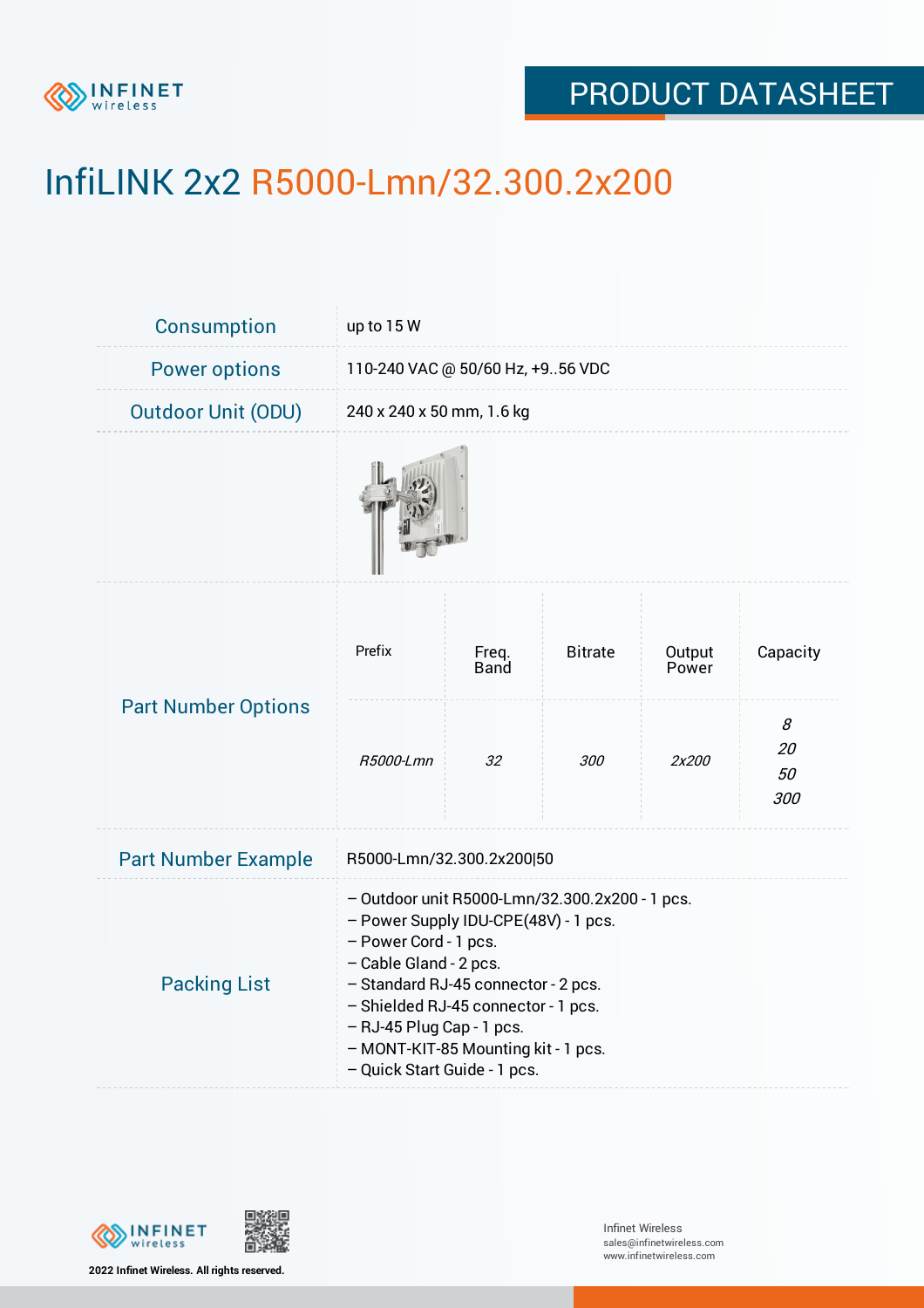

## PRODUCT DATASHEET

# InfiLINK 2x2 R5000-Lmn/32.300.2x200

### Features

#### **RADIO**

- **Voice/RTP Aware Superpacketing**
- **DFS**
- **Automatic Bitrate Control** Þ
- Þ **Automatic Transmit Power Control**
- ь **TDD synchronization using AUX-ODU-SYNC (excluding Smn/Lmn)**
- **Spectrum Analyzer mode** ۰
- **Channel testing tools** ١

#### **NETWORKING**

- **Ethernet-over-IP and IP-over-IP tunneling**
- Þ **ARP protocol support**
- ۱ **MAC/IP filtering**
- Þ **Full-fledged 2nd layer switch**
- Þ **RIPv2 / OSPFv2 /static routing**
- **L2/L3 Firewall** Þ
- **NAT (multipool, H.323-aware)** Þ
- **DHCP client/server/relay**

#### **MANAGEMENT FEATURES**

- **Various Management Protocols: HTTP, HTTPS, Telnet, SSH, SNMP v1/2c/3 (MIB-II and proprietary MIBs)**
- **Graphical User Interface**
- **LED Indication: power status, wireless and wired link status, signal level**
- **Antenna alignment tool**
- ٠ **Automatic software update**
- **Online monitoring with proprietary EMS InfiMONITOR.**

#### **QUALITY-OF-SERVICE**

- **17 priority queues**
- **IEEE 802.1p support**
- **IP TOS / DiffServ support**
- ٠ **Full voice support**
- **Traffic limiting (absolute, relative, mixed)** ٠
- **Traffic redirection**